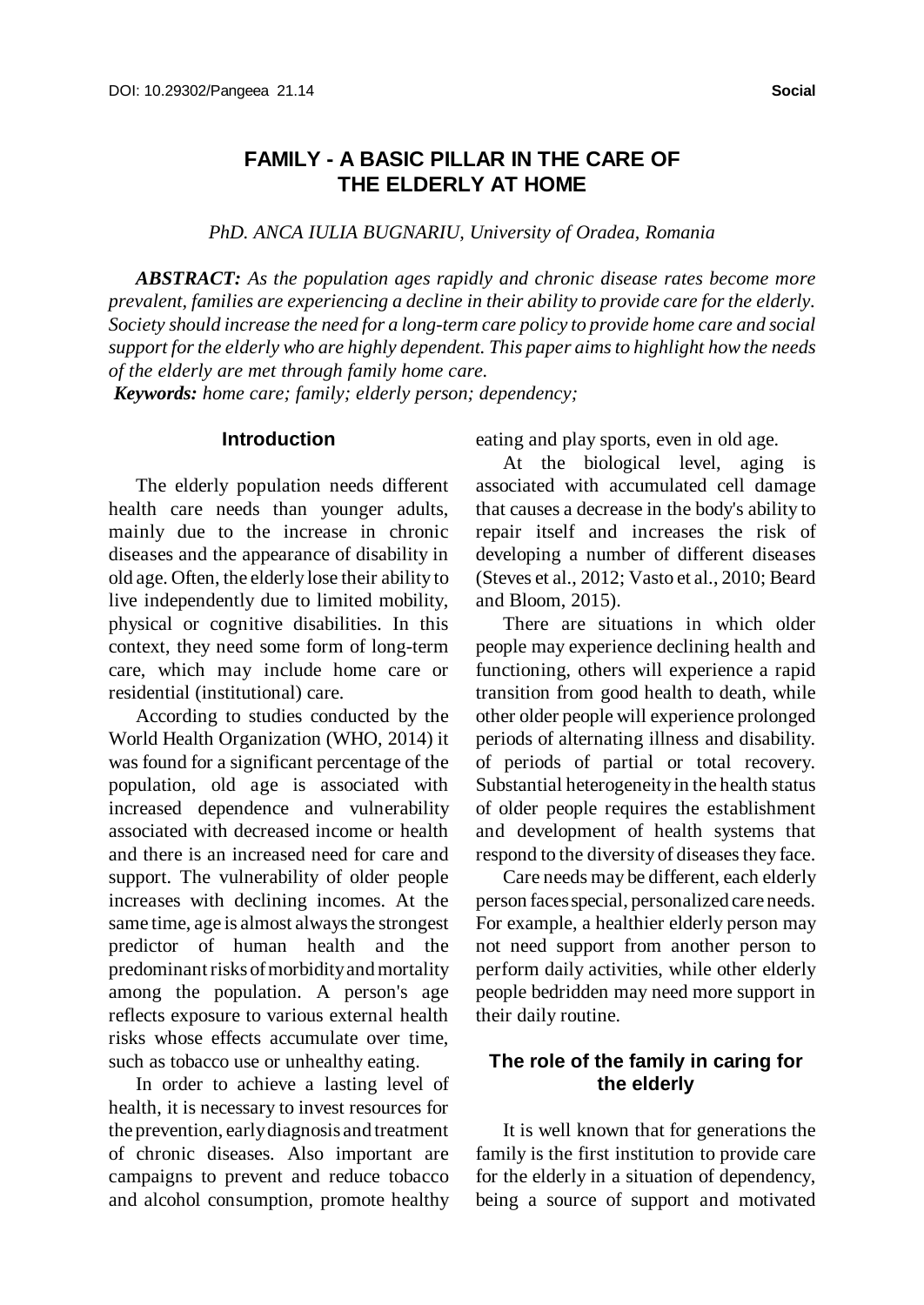mainly by moral, emotional and inbreeding (Salgueiro, Lopes, 2010).

The well-being of the elderly depends largely on the level of family ties. In recent years there has been a decrease in the number of people who can provide care to this group of people. So in many cases, family members retire from work to care for their elderly relatives.

For the care of the elderly at home, families should take into account several criteria: their ability to provide for their care, stressors and any problems that may arise as a result of cohabitation with a dependent elderly person. The family environment offers the elderly the possibility to stay in their living environment (Stanciu, 2008).

There is a high need for long-term care services, driven by the growing number of elderly people who are highly dependent. Support networks can be both formal and informal. Family, neighbors, friends and the community are informal support networks. Public policies, welfare and social assistance, establish formal networks. In partnership, they help the elderly and carers to solve everyday problems.

Families may face difficulties when low incomes and pensions are insufficient to ensure a decent living, especially since the elderly person, a family member, suffers from a chronic illness or has a disability and needs permanent care.

The family remains the main provider of social services, functional, economic and emotional support for the elderly and their caregivers (Fratezi, 2011).

Families facing these life contexts need effective support from the community support network in order to remain socially and mentally healthy, in order to provide adequate care to their elderly relatives in their care.

According to Clark (2018), through the social interaction of the elderly with family members who support them, increases the level of satisfaction in their lives, giving them a sense of happiness. In this context,

the relationship with the descendants is the primary and most important support for the elderly, and the relationship and intergenerational relationship in the family is a determining factor in ensuring that the elderly are included and socially integrated, through family support and care for elderly.

A caregiver can be defined as a person caring for a sick or dependent person during daily activities. Today, the experience of home care has become more and more the responsibility of families.

The role of family caregiver is complex and demanding as the main provider of long-term services and support for older adults, with many tasks both domestic and self-care (getting in and out of bed, bathing, dressing, eating or toileting), and and tasks related to the management of medical procedures and equipment at home, the supervision and administration of medicines.

In this sense, being caring means much more than monitoring the daily activities of individuals, itmeans providing attention and care in the life of the other in need, which leads to important changes in the lives of these people.

When care comes to a single relative, the activity becomes tiring, because they fail to meet their own needs, causing frustrations and social losses that may be reflected in the way care is provided. The elderly need constant attention, which requires vigilance and a desire to participate at all times.

In terms of changes in family routine, both the caregiver and the rest of the family adapt their lives to the needs of the elderly in the family. Often the living environment is changed and the objects in the home are adapted to the needs of the dependent person.

It can be said that the dependence of an elderly person causes a high commitment to family functioning, changing family dynamics and the health of family members who are responsible for care. Family members who provide care for the elderly may experience several feelings, including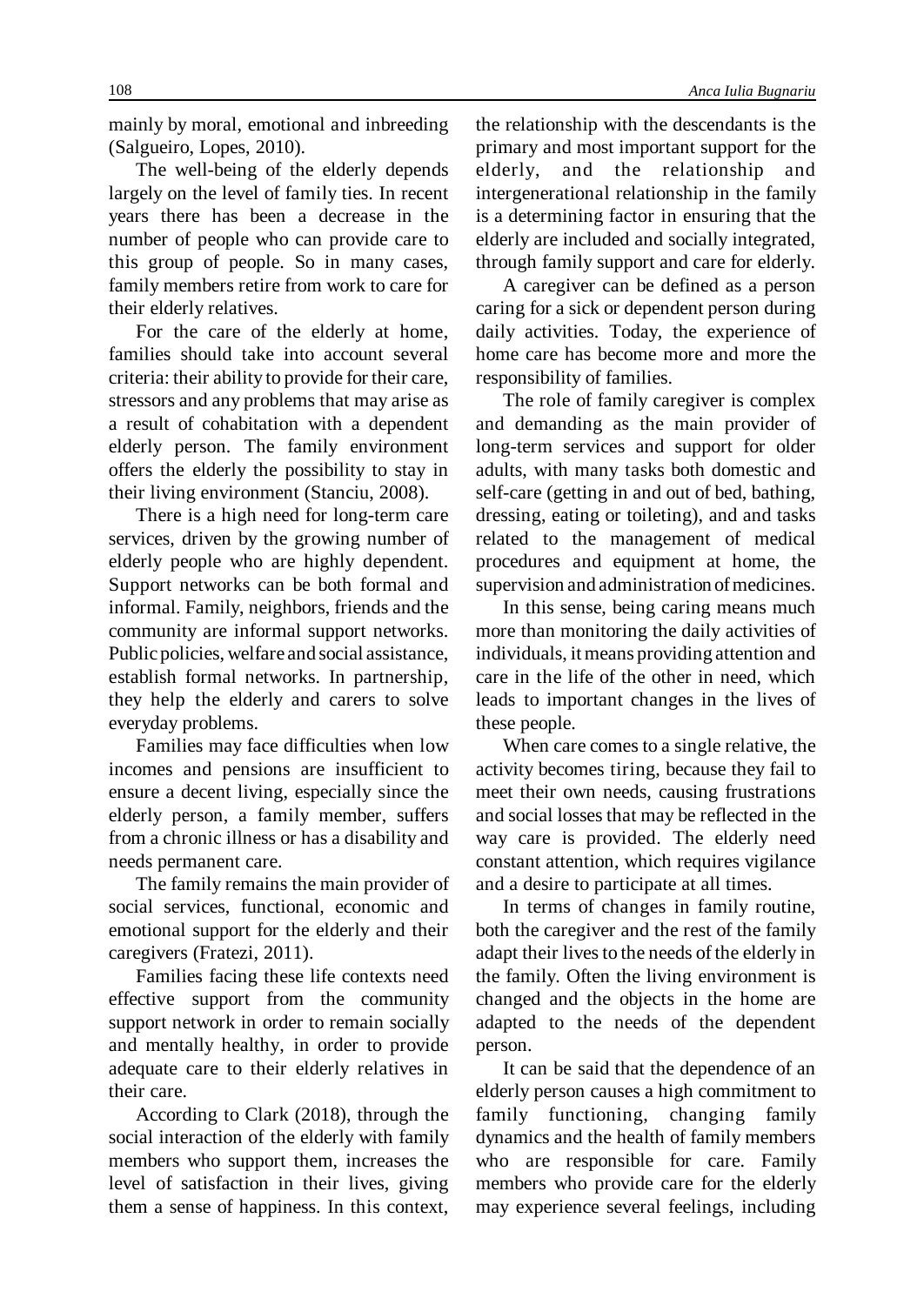suffering, fatigue, stress, sadness, nervousness, fear, anxiety, irritation, and crying (Lindolpho et al., 2014).

The impact of care on the caregiver's health depends on personal and family circumstances, for some, care gives confidence, provides meaning and purpose, for others, care leads to emotional stress, depression, anxiety and impairment of physical well-being.

The family caregiver sometimes feels the burden of losing the freedom that comes from the constant need for care that the family member requires, making it impossible to spend free time. Prolonged care activities have an impact on quality of life: interruption of social activities, depression and fatigue, withdrawal from the circle of friends and even job loss.

It is now widely accepted that for most dependent elderly people, a combination of services is needed to maintain an adequate level of care. Along with the family carer, support from social and health services would be needed to develop a range of services that complement home care to meet the complex needs of older people.

In all European countries, government policies have encouraged home care for the elderly as an ideal policy solution, being less expensive than the alternative to institutionalization.

Public social and health policies are still deficient and unable to meet the growing demands of older people and their families, and the need to improve the quality of care for the elderly by focusing on families in an interdisciplinary way, proposing effective measures to ensure care for promotion.

## **Conclusions**

As populations age, the involvement of government institutions in the development of innovative policies and public services, especiallyfor the elderly, is essential in order to ensure a healthy life and to promote social protection and the well-being of the population. Public policies are needed to alleviate upward pressure on national health care budgets exerted by rising costs of health care services for the elderly.

Health systems need to be reorganized to meet the growing demand for care, services and technologies for the prevention and treatment of chronic diseases associated with the aging population.

Hospitals have often been the main provider of continuing care. This alternative has proven to be costly, which has led service providers to develop alternative forms of long-term care.

In order to assess the prevalence and nature of family care for people but also the impact of care on the health, general well-being of people, it would be necessary for government authorities to intervene in several priority areas of action, starting from identifying, evaluating and supporting family caregivers. the provision of home care, the recommendation of policies that address the needs of family carers, and the focus of health care reforms should evolve from person-centered care to person-centered and family-centered care. Family carers should be included as an integral part of the collective responsibility for caring for the elderly who face certain limitations.

## **References**

- 1. Beard, John R., and David E. Bloom (2015). *Towards a comprehensive public health response to population ageing*. The Lancet, vol. 385, pp. 658-61.
- 2. Clark, A., Flèche, S., Layard, R., Powdthavee, N. & Ward, G. (2018). *The Origins of Happiness: The Science of Well-Being over the Life Course*. Princeton: Princeton University Press. https://doi.org/10.1515/9781400889129;